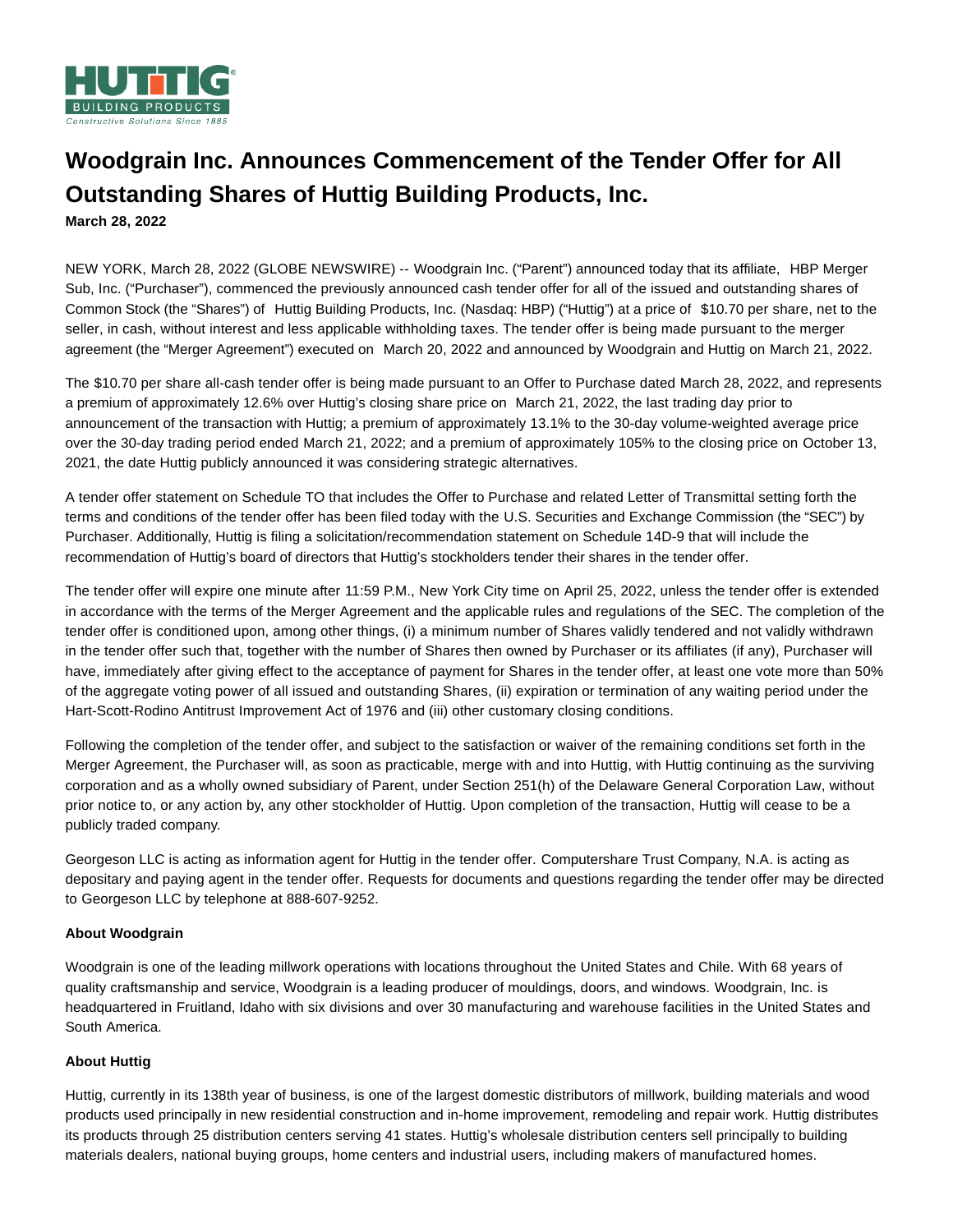#### **Forward-Looking Statements**

This document contains "forward-looking statements" relating to the acquisition of Huttig by Parent. In some cases, forward-looking statements may be identified by terminology such as "believe," "may," "will," "should", "predict", "goal", "strategy", "potentially," "estimate," "continue," "anticipate," "intend," "could," "would," "project," "plan," "expect," "seek" and similar expressions and variations thereof. These words are intended to identify forward-looking statements. Parent and Huttig have based these forwardlooking statements on current expectations and projections about future events and trends that they believe may affect the financial condition, results of operations, business strategy, short-term and long-term business operations and objectives and financial needs of Parent and Huttig. Forward-looking statements are subject to significant known and unknown risks and uncertainties that may cause actual results, performance or achievements in future periods to differ materially from those assumed, projected or contemplated in the forward-looking statements, including, but not limited to, the following factors: the ability of Parent and Huttig to complete the transactions contemplated by the Agreement and Plan of Merger in the anticipated timeframe or at all, including the parties' ability to satisfy the conditions to the consummation of the offer contemplated thereby and the other conditions set forth in the Agreement and Plan of Merger, the potential effects of the acquisition on Huttig, the participation of third parties in the consummation of the transaction and the combined company, the risk that stockholder litigation in connection with the transaction may result in significant costs of defense, indemnification and liability; uncertainties as to how many of Huttig's stockholders will tender their shares in the offer; the risk that competing offers or acquisition proposals will be made; and other risks and uncertainties, including those set forth in the "Risk Factors" and "Management's Discussion and Analysis of Financial Condition and Results of Operations" sections of Huttig's Annual Report on Form 10-K for the year ended December 31, 2021, which are on file with the Securities and Exchange Commission (the "SEC") and available on the SEC's website at [www.sec.gov.](http://www.sec.gov/) The information contained in this document is provided only as of the date hereof, and no party undertakes any obligation to revise or update any forward-looking statements to reflect events or circumstances after the date hereof, except as required by law.

#### **Important additional information will be filed with the SEC**

The tender offer for the outstanding shares of common stock of Huttig has commenced. This communication is for informational purposes only and is neither an offer to purchase nor a solicitation of an offer to sell shares of Huttig common stock, nor is it a substitute for the tender offer materials that Parent and its acquisition subsidiary will file with the SEC upon commencement of the tender offer. Woodgrain has filed a tender offer statement on Schedule TO with the SEC, and Huttig will file a solicitation/recommendation statement on Schedule 14D-9 with respect to the offer.

THE TENDER OFFER STATEMENT (INCLUDING AN OFFER TO PURCHASE, A RELATED LETTER OF TRANSMITTAL AND OTHER OFFER DOCUMENTS) AND THE SOLICITATION/RECOMMENDATION STATEMENT (AS EACH MAY BE AMENDED OR SUPPLEMENTED FROM TIME TO TIME) CONTAIN IMPORTANT INFORMATION THAT SHOULD BE READ CAREFULLY AND CONSIDERED BY HUTTIG'S STOCKHOLDERS BEFORE ANY DECISION IS MADE WITH RESPECT TO THE TENDER OFFER.

Both the tender offer statement and the solicitation/recommendation statement will be mailed to Huttig's stockholders free of charge. Stockholders will be able to obtain the tender offer materials and any other documents filed with the SEC, when available, free of charge at the SEC's web site, www.sec.gov, and, to the extent filed by Huttig with the SEC, Huttig's website, www.huttig.com, or by a request in writing to Huttig at 555 Maryville University Drive, Suite 400, St. Louis, Missouri 63141, Attention: Corporate Secretary. In addition to these documents Huttig files annual, quarterly and current reports and other information with the SEC, which are also available for free at [www.sec.gov.](http://www.sec.gov/) In addition, the solicitation/recommendation statement and the other documents filed by Huttig with the SEC will be available for free at [www.huttig.com.](http://www.huttig.com/)

HUTTIG'S STOCKHOLDERS ARE ADVISED TO READ THE SCHEDULE TO AND THE SCHEDULE 14D-9 CAREFULLY, AS EACH MAY BE AMENDED OR SUPPLEMENTED FROM TIME TO TIME, AND ANY OTHER RELEVANT DOCUMENTS FILED WITH THE SEC WHEN THEY BECOME AVAILABLE BEFORE THEY MAKE ANY DECISION WITH RESPECT TO THE TENDER OFFER, BECAUSE THEY WILL CONTAIN IMPORTANT INFORMATION ABOUT THE PROPOSED TRANSACTION AND THE PARTIES THERETO, AS WELL AS IMPORTANT INFORMATION THAT HOLDERS OF SHARES OF HUTTIG COMMON STOCK SHOULD CONSIDER BEFORE MAKING ANY DECISION REGARDING TENDERING THEIR SHARES.

Huttig stockholders will be able to obtain the tender offer statement on Schedule TO (including the Offer to Purchase, a related Letter of Transmittal and other offer materials) and the related solicitation/recommendation statement on Schedule 14D-9 at no charge on the SEC's website at [www.sec.gov.](http://www.sec.gov/) In addition, the tender offer statement on Schedule TO (including the Offer to Purchase, a related Letter of Transmittal and other offer materials) and the related solicitation/recommendation statement on Schedule 14D-9 may be obtained free of charge from Georgeson LLC, 1290 Avenue of the Americas, 9th Floor, New York, NY